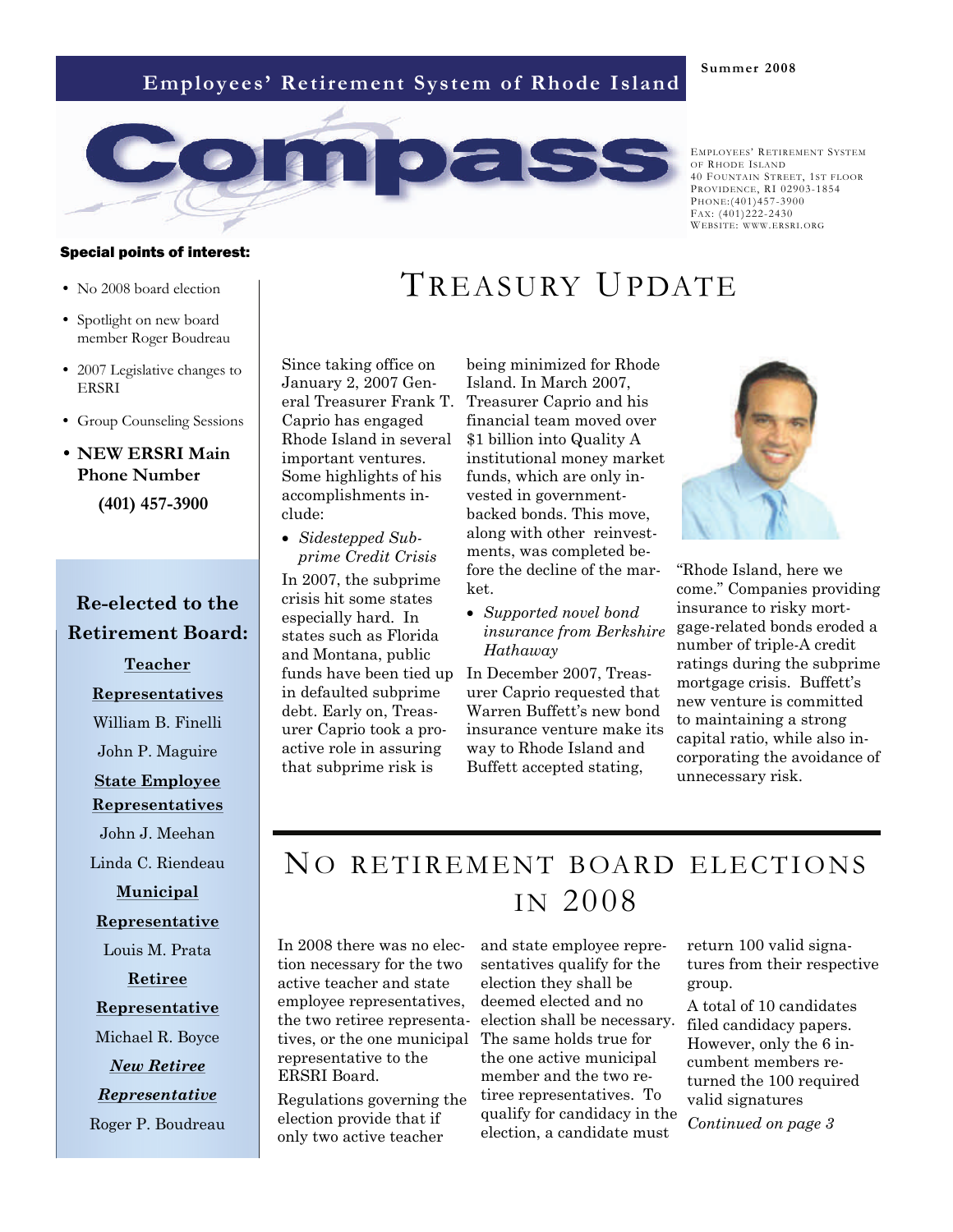# TREASURY UPDATE, CONTINUED

#### *Continued on page 2*

#### • *Enacted/Spurred Sudanese Divestment*

In 2007, General Treasurer Caprio helped introduce divestment legislation pertaining to the genocide in Sudan. In April 2007, both the Rhode Island House and Senate unanimously passed legislation to divest \$2 million from companies that indirectly support the genocide in Sudan. Governor Carcieri signed this bill into law in June 2007. In October, Treasurer Caprio spoke in front of the Senate Banking, Housing and Urban Affairs Committee regarding Rhode Island's success in legislating Sudanese divestment. In February 2008, the Treasurer was also asked to speak at a special U.S. House of Representatives hearing regarding the Sudan Accountability and Divestment Act of 2007.

# S672/ H 5215 SUBSTITUTE A

This act amended Rhode Island General Law (RIGL) §45-21.2-9 relating to police and fire retirement on accidental disability. The act made two amendments: the first reduced the amount of time from the date of the accident that an application for accidental disability benefits can be made from either an alleged accident or a reinjury or aggravation of the accident. Prior to its passage, members were required to file an application for disability within 5 years of the alleged accident. The change now reduces the time to 18 months. The second change made by S 672/H5215 was to provide a definition of the words "reinjury" and "aggravation". The act affects members filing for accidental disability after July 6, 2007

**2007 Legislative Session Retirement Bills** 

# S43/ H 5062 SUBSTITUTE A

This bill amends multiple laws for Judges' contributions making them consistent with state employees, teachers and municipal employees. This act provides that whenever any Judge dies before retirement with no surviving spouse or minor child(ren), the accumulated contribution would be credited to a judicial retirement benefits account to be distributed to a designated beneficiary or to the estate.

# S405/H5519 SUBSTITUTE A

This bill also amends multiple laws for Judges' retirement. This act provides that whenever a Judge, Justice or Magistrate would be granted a leave of absence without pay, such absence would not be credited towards active service time for the purposes of retirement.



S963 amends RIGL §45-21.2-5 and creates §45-21.2-6.3. Both acts make changes to the number of years of service required for a retirement allowance to police officers in the town of Richmond.

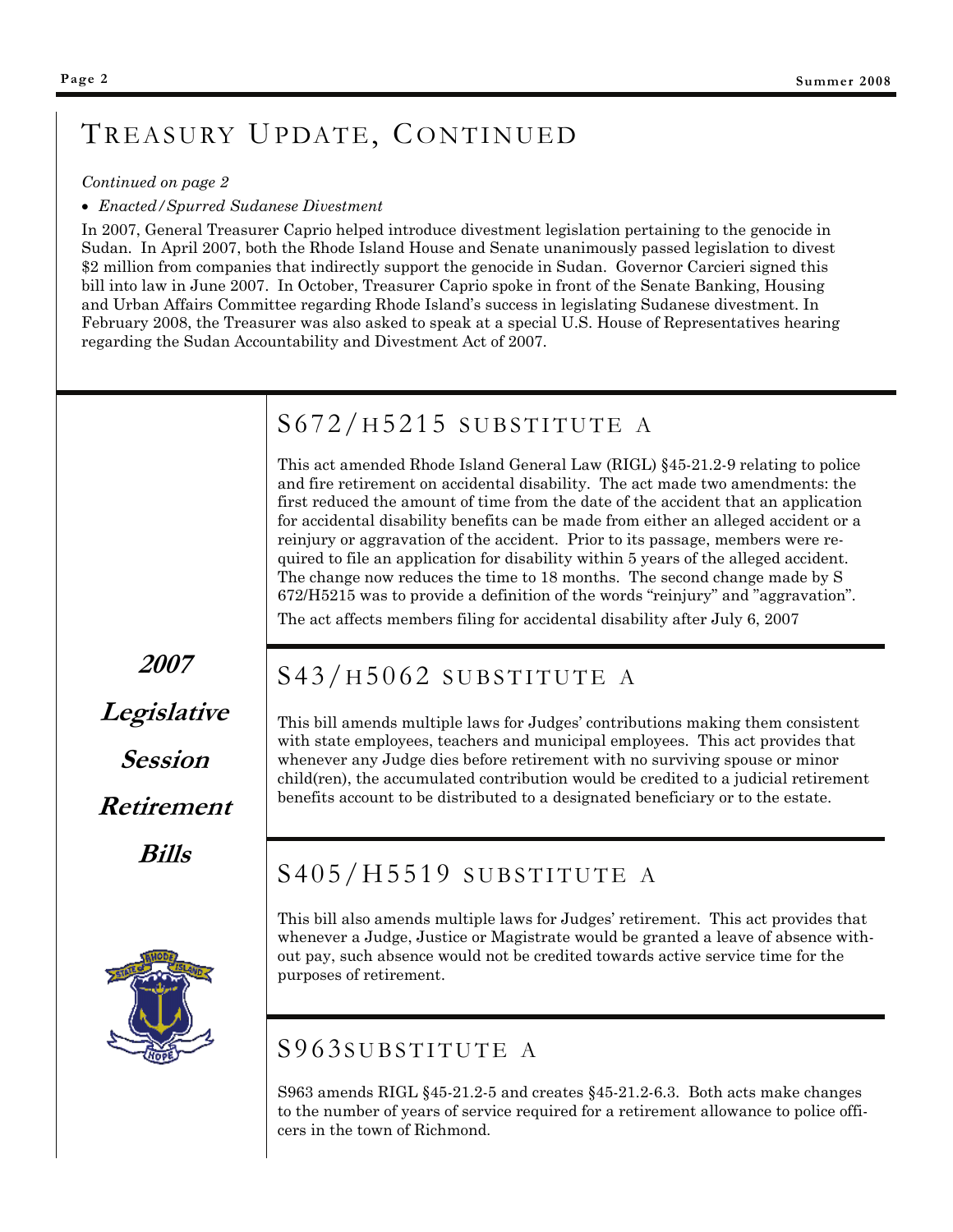### **R ETIREMENT B OARD E LECTIONS , C ONTINUED**

#### *(continued from page 1)*

from their respective groups. The 6 incumbents were therefore automatically re-elected to serve another term and were sworn in at the March 2008 meeting of the Retirement Board.

This year the Board has a new position. During the 2006 legislative session, H7016 Substitute A enacted changes to the composition of the Retirement Board. As a result of Separation of Powers legislation, this law removed legislators from the Board and replaced them with appointments by both the General Treasurer and Governor and created a new elected

position on the Retirement Board. The new position is a second retired representative elected by retirees of the system. Mr. Roger P. Boudreau will become the new retiree representative on the Board. The ERSRI Board will now regain its 15 member total.

### **ERSRI' S N E W BOARD MEMBER R OGER B OUDREAU**

Mr. Boudreau retired from a career as a public school teacher for the town of Lincoln, after more than 30 years in the classroom, in December of 2000. During his teaching career, he also served as president of the Lincoln Teachers Association. He was first

elected to the position in 1976, and he retired from the position in June 2004 after serving continuously for more than two decades. Roger has also served as a member of the RIFT/HP Executive Council, the AFL-CIO Executive Council, the United Way Community Services Advisory Board, and the RI Public Telecommunications Authority. He is currently completing his first term as president of the Rhode Island retiree chapter of the American Federation of Teachers (RIAFT/R – Local 8037).

#### **G ROUP C OUNSELING SESSIONS**

With the number of retirements continuing to grow, we have instituted a new and unique method of counseling employees. Effective as of May 2008 Group Counseling sessions were offered to those members who are planning to retire by September 30, 2008.

These sessions are designed to accommodate a larger number of potential retirees than that of the individual meetings. Usually 10-15 members can be accommodated in each session, while still effectively educating them on retirement benefits.

All information and forms for each individual member are provided in advance of the meeting. Members complete the forms prior to the meeting to allow our counselors to concentrate on other issues that may arise as part of the enrollment process.

The group counseling sessions are being held biweekly at 10:00a.m. and 2:00 p.m. on the following days:

- July 10th and 24th
- August 6th and 20th
- September 11th and 24th
- October 15th and 29th
- November 11th and 26th
- December 11th and 17th

Should you wish to enroll in any of these Group Counseling sessions please call the ERSRI office at (401) 457-3900. Enroll today!